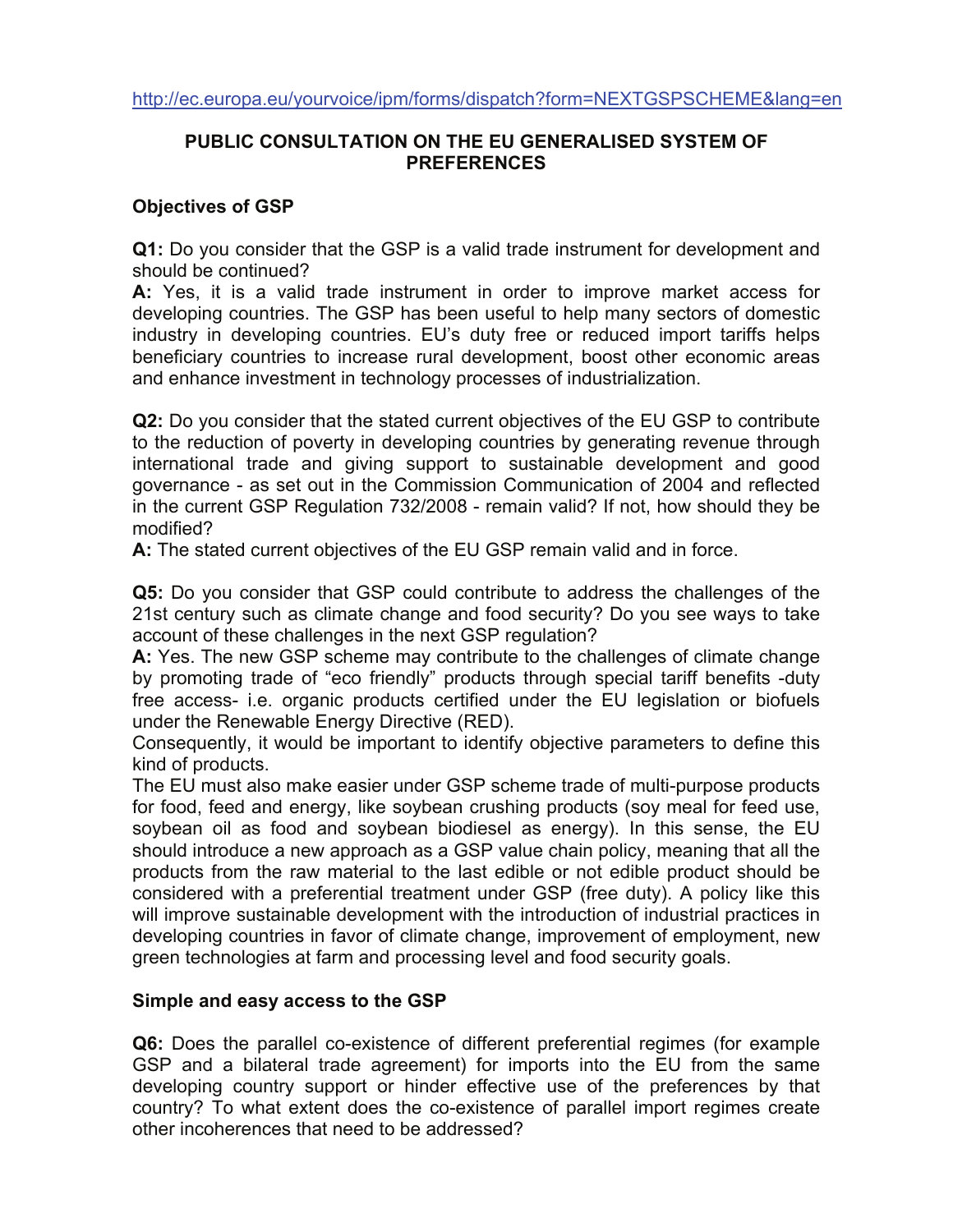**A:** Co-existence of different preferential regimes does not hinder effective use of preferences as long as a given product would only be levied with the lower duty -the biggest tariff preference-. The GSP and a Free Trade Agreement, for example, should work as complementary tools for granting preferential market access to the EU and different policy choices to support developing countries exports.

**Q8:** How far in advance of its entry into force should a GSP Regulation be published in order to provide economic operators and other interested parties with enough time to become aware of and adjust to any changes?

**A:** It is important for economic operators to be informed as soon as possible of the new scheme, in order to guarantee the best use of them. If the new regimen will be effective in 2014 as informed and considering the EU domestic administrative and legislative process post Lisbon Treaty, it will be reasonable to publish the new Regulation not after mid 2011.

**Q9:** Are there any aspects of the current GSP Regulation which you consider to be particularly significant as either (a) incentives or (b) obstacles to access to the GSP by beneficiary countries?

**A:** One important aspect would be to have more publicity of the current regulation aim directly to the european importers, on the first hand, and then to all interested parties on beneficiary countries.

### **Maintaining generous and appropriate preferential tariff rates under the standard GSP**

**Q10:** Under the current standard GSP regime, "non-sensitive" products are given duty-free treatment,. "Sensitive" products are subject to a fixed-rate reduction from MFN rates (in general 3.5 percentage points on ad valorem duties but for products from Sections XI textiles - by 20% and for specific duties - by 30%) but still remain subject to duties and certain other products are excluded from the regime altogether, so remain subject to MFN duties. Should the new Regulation adjust the balance between these three categories? Should the treatment of "sensitive" products be adjusted?

**A:** Yes, the new regulation should adjust the balance between the described categories. First, considering EU GSP goals, the whole tariff universe should be taken into account. Second, objective, transparent, science-sound parameters should be established in advance to designate a product like "sensitive" in order to improve predictability and transparency in trade preferences, withdrawing subjectivity of the revised scheme.

Specially, considering that "sensitive product" (SP) are affected by an exceptional -less beneficial for developing countries- tariff treatment. Therefore, there is a clear need to introduce Impact Assessment Studies for designating a SP so as to evaluate impact in developing countries and weighing up real consequences on EU if the decision is made. The EU counts with many precise tools to pursue such assessment.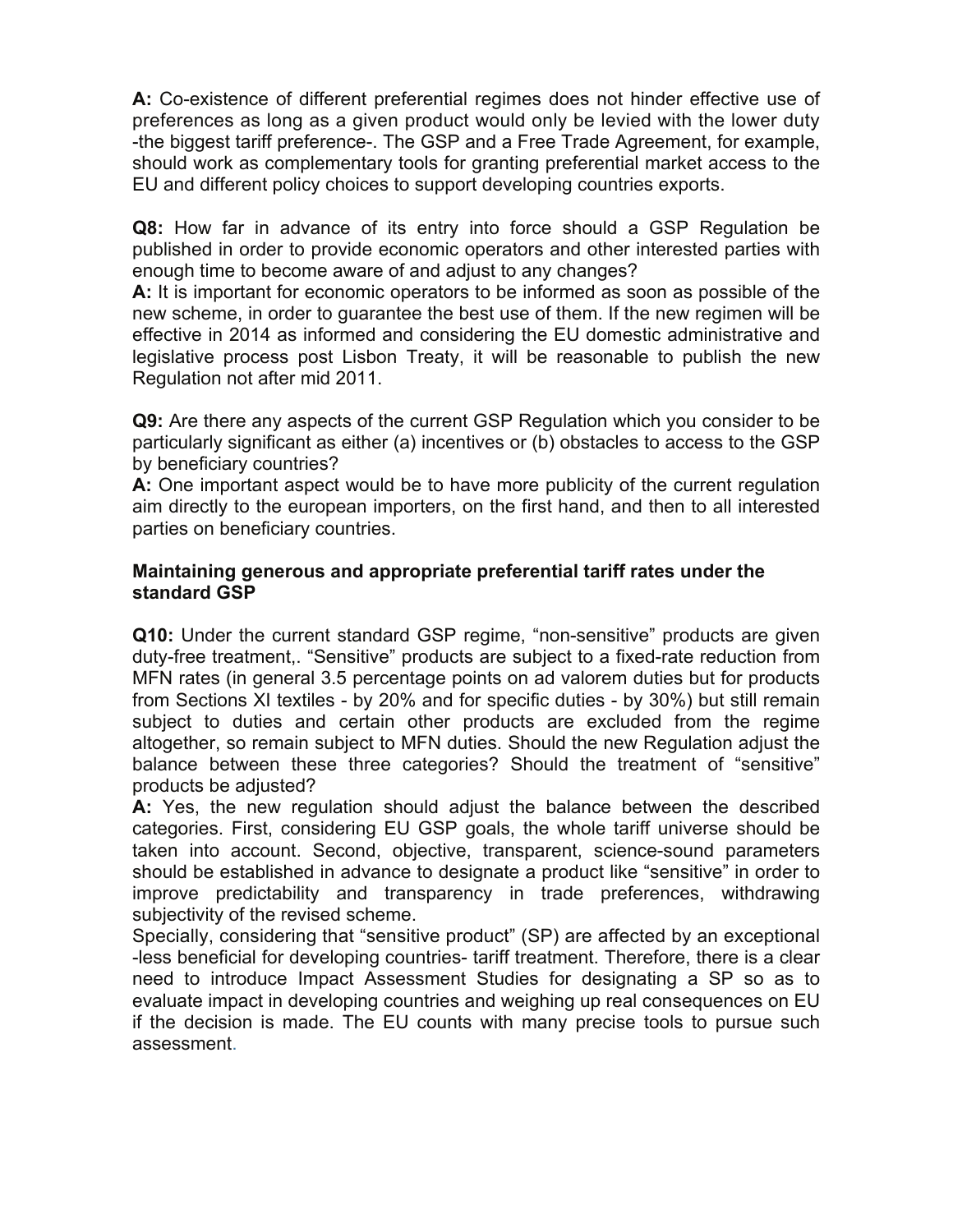# **GSP targeted on countries that most need it**

**Q11:** What could be the major characteristics of countries that "most need GSP preferences" considering that preferences must be "generalized and nondiscriminatory"?

**A:** For all developing countries, without taking into account its developed level, the GSP is a necessary and main instrument. Therefore, the major characteristic for the most need GSP preference is to be considered a developing country.

**Q13:** The current Regulation already establishes the principle that countries that have concluded contractual preferential trade agreements with the EU (eg FTAs) should be removed from the GSP (it can be expected that a reciprocal FTA will incorporate and go beyond the autonomous preferences provided under GSP). Should this principle be reinforced and made more operational? If so, how?

**A:** The EU should introduce a clause in all Free Trade Agreements with developing countries compromising "at least" the same preferences level as GSP scheme in the year 0 of the agreement tariff preference schedule. The GSP and a Free Trade Agreement should work as complementary tools for granting preferential market access to the EU and different policy choices to support developing countries exports.

**Q14:** The current Regulation includes a wide range of beneficiaries, including countries that have become major global actors in international trade with very significant and wideranging exports to the EU and participation in global markets (eg the emerging economies such as Brazil, China and India). Should GSP continue to be available to such major traders (albeit with their individual benefits under the scheme effectively modulated as a result of the graduation mechanism) or should they be excluded altogether on the grounds that they no longer need preferential access under GSP to support their effective participation in EU markets or their broader development? If the latter, then what general, horizontal indicators should be considered as relevant to determine continued participation in the scheme?

**A:** GSP should be granted to all developing and less developed countries following GATT Enabling Clause. Mostly considering the fact that countries development assessment indicators must reflect the whole country circumstances not the particularities of any domestic industry. In the case of Argentina it should be considered as a developing country according to different and agreed international parameters related to economic and social development. The application of EU GSP scheme has developed positive outcomes in different agrifood and energies and other industrial value chains, creating new employments and facilities, improving rural livelihood and new processing practices. Argentina farmers and industries would suffer tremendous impacts if the EU excludes products or sectors from the GSP scheme, generating negative social impacts.

### **Graduation mechanism**

It can be expected that "graduation" (ie the modulation of benefits available under GSP and GSP+ in light of a beneficiary country's relative performance on the EU market for certain groups of products) will remain an important feature of the EU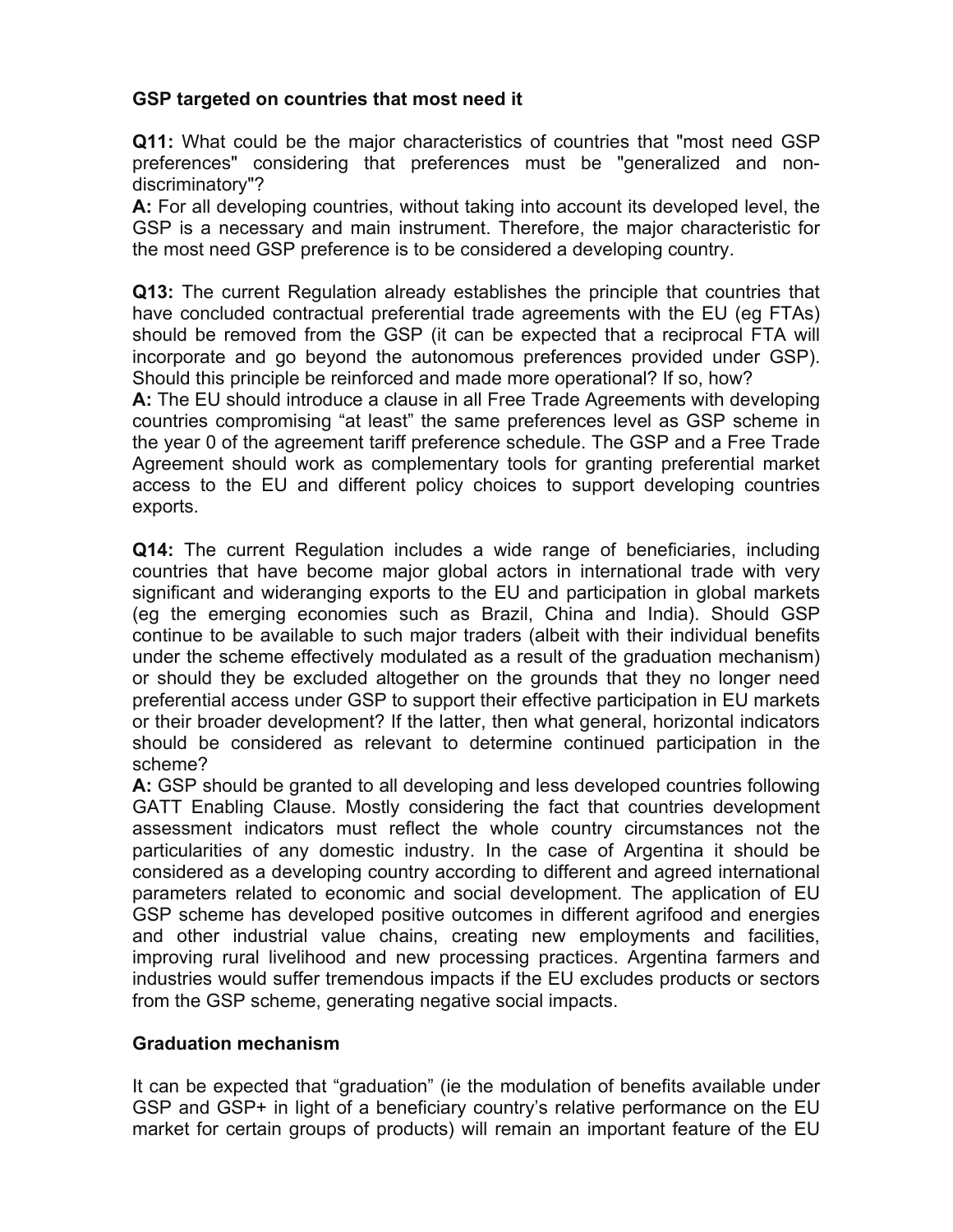GSP and a key instrument in ensuring that benefits under the scheme are targeted on those countries most in need of them in order to expand their exports to the EU and thereby support their own development.

**Q16:** Should graduation be linked to any other economic indicators instead of or as well as the current indicator (relative share in GSP covered imports)?

**A:** An indicator linked to export concentrations in the beneficiary country should be added, that is, a section in a beneficiary country should not be excluded if the UE is the main importer of that product or it embraces most of the total exports of that beneficiary country.

**Q17:** Should graduation continue to be calculated on the basis of product sections, which typically cover a large group of products and thereby makes qualification for graduation less likely to be achieved, or should it rather be based on a more detailed product grouping, and if so at what level?

**A:** The graduation mechanism has proved to be very efficient to achieve EU goals. In this sense, it should continue to be calculated on the basis of product sections in order to diminish the non-typical behavior of one single tariff line. This method gives the regimen the needed stability for economic operators in their international strategy.

In spite of that, the withdrawn of GSP treatment should be set at CN Code instead by entire section with the view to avoid a damage to products that are related.

**Q18:** Should the present thresholds for triggering graduation (15% or 12.5% for textiles and clothing) or statistical reference periods (most recent 3-year period before the entry into force of the Regulation) be adjusted? If so, how?

**A:** We do not consider necessary to introduce any amendments in this statistical periods.

**Q19:** How frequently should graduation be calculated? Should de-graduation (ie the reestablishment of benefits if a beneficiary's relative share drops below the referente threshold) continue to be possible? If yes, then should there be any adjustment in how that operates?

**A:** Under the current GSP regime benefited products are only included when the Regulation is amended, considering the limited validity period of the law. Then there is no chance of adding new products once the Regulation has entered into force.

Due to the fact that the current EU-GSP review process will be slower and the period of validity of the final Regulation longer, it would be highly desirable to carry out an annual revision for graduation and de-graduation **but** considering the last three years data. This measure will invigorate the GSP system.

### **Sustainable Development and Good Governance**

**Q20:** Under the current Regulation benefits can be suspended in the event of "the serious and systematic violation of principles" laid down in 8 ILO core labour rights conventions and 8 UN core human rights conventions. Should any consideration be given to building on this as regards areas beyond labour and human rights such as protection of the environment and promotion of good governance? Should this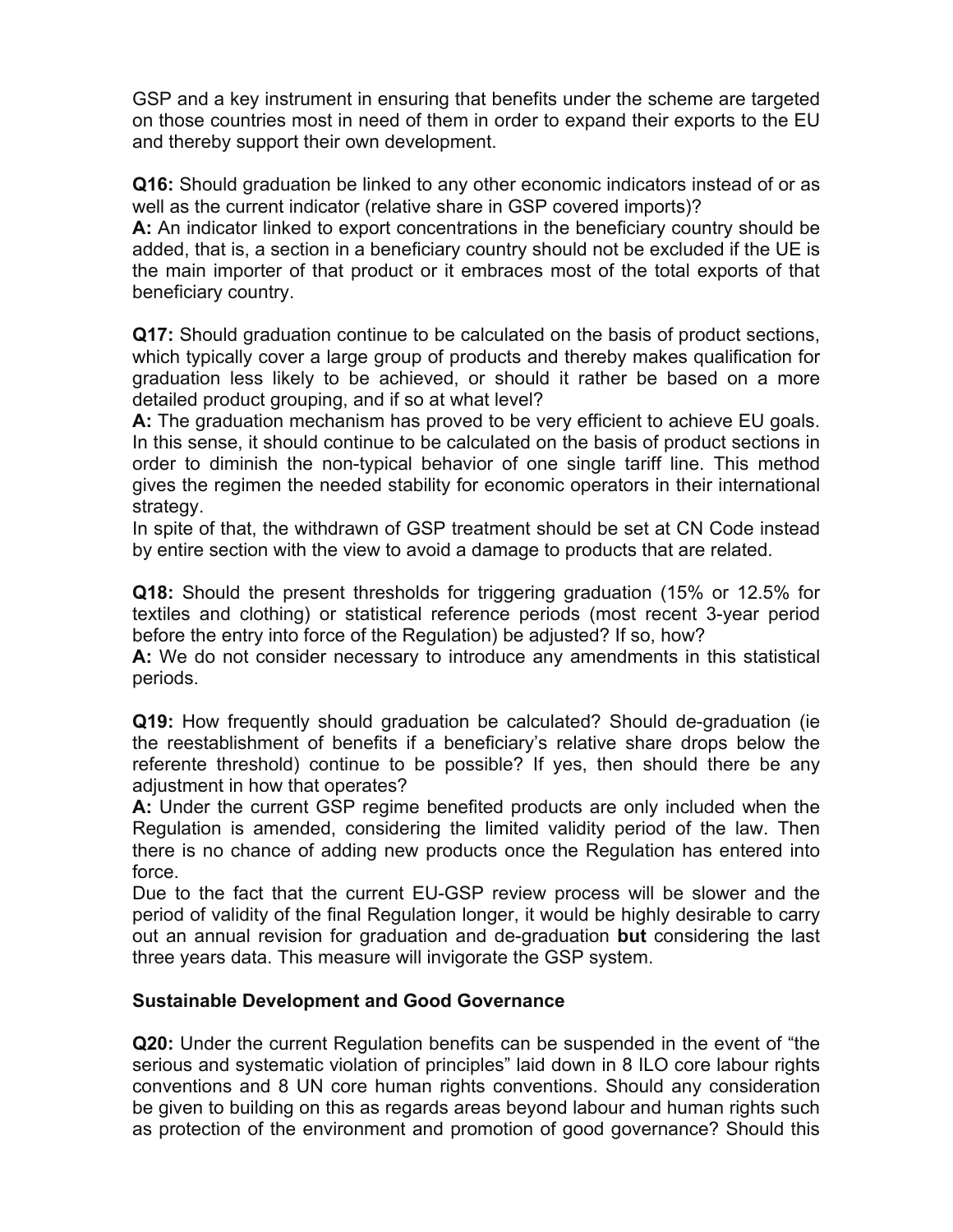provision be strengthened eg by introdu7cing appropriate benchmarks in these areas that beneficiary countries of the standard GSP and/or EBA should also be expected to satisfy before GSP/EBA preferentes are granted? What form might this take and what would be the added value in terms of promoting support for the implementation of sustainable development standards?

**A:** International Environment Agreements (Treatments, Agreements, Protocols, etc in which EU is a signatory part) mainly provide their own cooperation (cooperation funds, technical assistance, etc) and enforcement mechanisms to support developing and less developed countries in accomplishing the goals and duties established in those legal instruments. This recognizes -at a multilateral level- the precise circumstances shared by this group of countries.

Then, the fact that tariff preferences would depend upon accomplishing certain multilateral settled standards might sound contradictory providing at unilateral level a different approach than that agreed in the multilateral arena.

Notwithstanding that, it should be established an objective and transparent mechanisms to prove when and under which circumstances a serious and systematic violation of principles occurs as a Framework of the current regulation.

## **Temporary withdrawal instruments, safeguard measures, antifraud measures**

**Q31:** Are "safeguard" type instruments relevant for the GSP scheme?

**A:** Considering the limited period of validity and that there are temporary withdrawals instruments and products graduations, safeguard instruments should be excluded from the scheme.

**Q32**: Should any of the current "temporary withdrawal instruments" (eg. for cases of fraud, unfair trading practices, goods made by prison labour etc) be reinforced or rather relaxed and if so in which way? Should any new instruments be included?

**A:** On the one hand, it should be clarified the term "competent WTO body" related to "unfair trading practices" (art. 15.1 d of current Regulation). The said because those practices are included in WTO agreements requiring certain findings from the competent domestic authorities. The only WTO body with legal authority to make findings on WTO regulated measures is the Dispute Settlement Body (DSB). Other WTO instances (TPR, Committees) have no legal authority about WTO non compliance claims, according WTO agreements.

On the other hand, it should be considered a warnings system, previously to the decision of starting an investigation, with the purpose to justify that the non compliance is systematic and repetitive. There is no need to include any new instruments on temporal withdrawal.

**Q33:** Should the criteria for opening an investigation under the Regulation be specified in more detail?

**A:** Yes, we encourage the EC to develop clear and transparent guidelines for the acceptance and opening of an investigation and the possibility to consult to the third country sector and government during the process. The new criteria will introduce a positive message to developing countries and reduce the potential threaten of protectionism lobbyist.